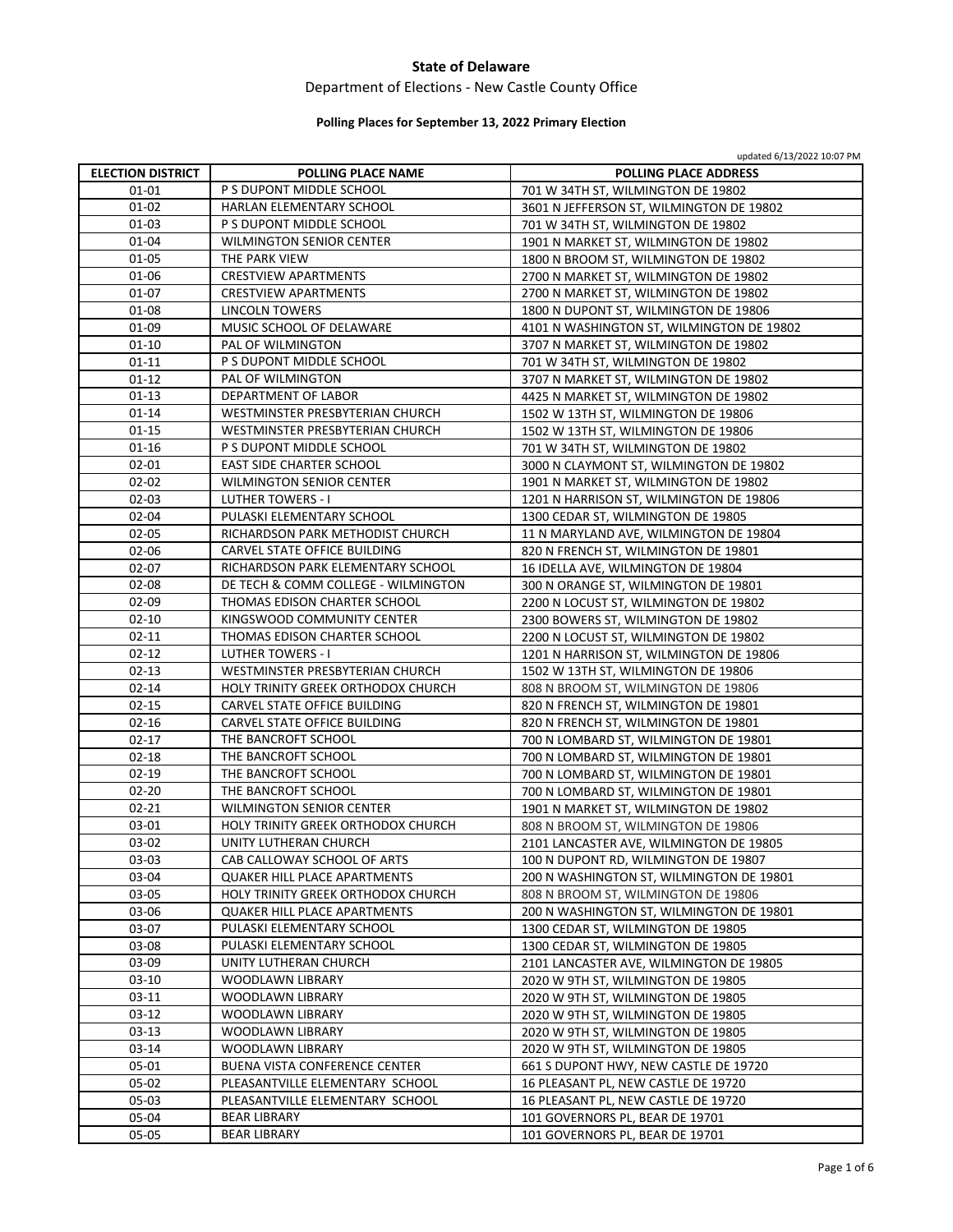### Department of Elections ‐ New Castle County Office

# **Polling Places for September 13, 2022 Primary Election**

| 05-06     | LEASURE ELEMENTARY SCHOOL              | 1015 CHURCH RD, NEWARK DE 19702               |
|-----------|----------------------------------------|-----------------------------------------------|
| 05-07     | LEASURE ELEMENTARY SCHOOL              | 1015 CHURCH RD, NEWARK DE 19702               |
| 05-08     | <b>EDEN SUPPORT SERVICES</b>           | 925 BEAR CORBITT RD, BEAR DE 19701            |
| 05-09     | VICTORY CHRISTIAN FELLOWSHIP           | 100 WILTON BLVD, NEW CASTLE DE 19720          |
| $05-10$   | VICTORY CHRISTIAN FELLOWSHIP           | 100 WILTON BLVD, NEW CASTLE DE 19720          |
| $05-11$   | LEASURE ELEMENTARY SCHOOL              | 1015 CHURCH RD, NEWARK DE 19702               |
| 06-01     | MT PLEASANT HIGH SCHOOL                | 5201 N WASHINGTON ST EXT, WILMINGTON DE 19809 |
| 06-02     | LOMBARDY ELEMENTARY SCHOOL             | 412 FOULK RD, WILMINGTON DE 19803             |
| 06-03     | LOMBARDY ELEMENTARY SCHOOL             | 412 FOULK RD, WILMINGTON DE 19803             |
| 06-04     | HILLCREST-BELLEFONTE METHODIST CHURCH  | 400 HILLCREST AVE, WILMINGTON DE 19809        |
| 06-05     | HILLCREST-BELLEFONTE METHODIST CHURCH  | 400 HILLCREST AVE, WILMINGTON DE 19809        |
| 06-06     | MT PLEASANT ELEMENTARY SCHOOL          | 500 DUNCAN RD, WILMINGTON DE 19809            |
| 06-07     | MARY CAMPBELL CENTER                   | 4641 WELDIN RD, WILMINGTON DE 19803           |
| 06-08     | BRANDYWINE HUNDRED FIRE CO #1          | 1006 BRANDYWINE BLVD, WILMINGTON DE 19809     |
| 06-09     | CARRCROFT ELEMENTARY SCHOOL            | 503 CREST RD, WILMINGTON DE 19803             |
| $06-10$   | BRANDYWINE HIGH SCHOOL                 | 1400 FOULK RD, WILMINGTON DE 19803            |
| 06-11     | LUTHERAN CHURCH OF THE GOOD SHEPHERD   | 1530 FOULK RD, WILMINGTON DE 19803            |
| 06-12     | EMMANUEL PRESBYTERIAN CHURCH           | 1006 WILSON RD, WILMINGTON DE 19803           |
| $06-13$   | MT PLEASANT HIGH SCHOOL                | 5201 N WASHINGTON ST EXT, WILMINGTON DE 19809 |
| 06-14     | DEPARTMENT OF LABOR                    | 4425 N MARKET ST, WILMINGTON DE 19802         |
| 06-15     | THE PARK VIEW                          | 1800 N BROOM ST, WILMINGTON DE 19802          |
| 07-01     | MAPLE LANE ELEMENTARY SCHOOL           | 100 MAPLE LN, CLAYMONT DE 19703               |
| 07-02     | MAPLE LANE ELEMENTARY SCHOOL           | 100 MAPLE LN, CLAYMONT DE 19703               |
| $07 - 03$ | FORWOOD ELEMENTARY SCHOOL              | 1900 WESTMINSTER DR, WILMINGTON DE 19810      |
| 07-04     | CLAYMONT ELEMENTARY SCHOOL             | 3401 GREEN ST, CLAYMONT DE 19703              |
| 07-05     | <b>GILD HALL - ARDEN CLUB</b>          | 2126 THE HIGHWAY, WILMINGTON DE 19810         |
| 07-06     | MAPLE LANE ELEMENTARY SCHOOL           | 100 MAPLE LN, CLAYMONT DE 19703               |
| 07-07     | <b>CLAYMONT BOYS &amp; GIRLS CLUB</b>  | 500 DARLEY RD, CLAYMONT DE 19703              |
| 07-08     | RIVER CLUB APARTMENTS                  | 7807 GOVERNOR PRINTZ BLVD, CLAYMONT DE 19703  |
| 07-09     | MAPLE LANE ELEMENTARY SCHOOL           | 100 MAPLE LN, CLAYMONT DE 19703               |
| $07-10$   | RIVER CLUB APARTMENTS                  | 7807 GOVERNOR PRINTZ BLVD, CLAYMONT DE 19703  |
| $07-11$   | <b>CLAYMONT BOYS &amp; GIRLS CLUB</b>  | 500 DARLEY RD, CLAYMONT DE 19703              |
| $07-12$   | <b>B'NAI B'RITH HOUSE</b>              | 8000 SOCIETY DR, CLAYMONT DE 19703            |
| 07-13     | GILD HALL - ARDEN CLUB                 | 2126 THE HIGHWAY, WILMINGTON DE 19810         |
| 08-01     | CEDAR LANE ELEMENTARY SCHOOL           | 1259 CEDAR LANE RD, MIDDLETOWN DE 19709       |
| 08-02     | APPOQUINIMINK HIGH SCHOOL              | 1080 BUNKER HILL RD, MIDDLETOWN DE 19709      |
| 08-03     | APPOQUINIMINK LIBRARY                  | 204 E MAIN ST, MIDDLETOWN DE 19709            |
| 08-04     | REDDING MIDDLE SCHOOL                  | 201 NEW ST, MIDDLETOWN DE 19709               |
| 08-05     | MIDDLETOWN HIGH SCHOOL                 | 120 SILVER LAKE RD, MIDDLETOWN DE 19709       |
| 08-06     | SILVER LAKE ELEMENTARY SCHOOL          | 200 E COCHRAN ST, MIDDLETOWN DE 19709         |
| 08-07     | MOT CHARTER HIGH SCHOOL                | 1275 CEDAR LANE RD, MIDDLETOWN DE 19709       |
| 08-08     | BUNKER HILL ELEMENTARY SCHOOL          | 1070 BUNKER HILL RD, MIDDLETOWN DE 19709      |
| 08-09     | BRICK MILL ELEMENTARY SCHOOL           | 378 BRICK MILL RD, MIDDLETOWN DE 19709        |
| $08 - 10$ | BRICK MILL ELEMENTARY SCHOOL           | 378 BRICK MILL RD, MIDDLETOWN DE 19709        |
| 08-11     | APPOQUINIMINK HIGH SCHOOL              | 1080 BUNKER HILL RD, MIDDLETOWN DE 19709      |
| 09-01     | PORT PENN FIRE COMPANY                 | 26 W MARKET ST, PORT PENN DE 19731            |
| 09-02     | OLD STATE ELEMENTARY SCHOOL            | 580 TONY MARCHIO DR, TOWNSEND DE 19734        |
| 09-03     | SPRING MEADOW EARLY CHILD CENTER       | 611 CAMPUS DR, TOWNSEND DE 19734              |
| 09-04     | <b>MARION PROFFITT TRAINING CENTER</b> | 118 S SIXTH ST, ODESSA DE 19730               |
| 09-05     | CROSSROADS PRESBYTERIAN CHURCH         | 627 VANCE NECK RD, MIDDLETOWN DE 19709        |
| 09-06     | LOREWOOD GROVE ELEMENTARY SCHOOL       | 820 MAPLETON AVE, MIDDLETOWN DE 19709         |
| 09-07     | MIDDLETOWN HIGH SCHOOL                 | 120 SILVER LAKE RD, MIDDLETOWN DE 19709       |
| 09-08     | ST GEORGES TECHNICAL HIGH SCHOOL       | 555 HYETTS CORNER RD, MIDDLETOWN DE 19709     |
| 09-09     | <b>BLACKBIRD COMMUNITY CENTER</b>      | 120 BLACKBIRD FOREST RD, TOWNSEND DE 19734    |
| 09-10     | <b>TOWNSEND FIRE HALL</b>              | 107 MAIN ST, TOWNSEND DE 19734                |
| 09-11     | CROSSROADS PRESBYTERIAN CHURCH         | 627 VANCE NECK RD, MIDDLETOWN DE 19709        |
| $09-12$   | WATERS MIDDLE SCHOOL                   | 1235 CEDAR LANE RD, MIDDLETOWN DE 19709       |
|           |                                        |                                               |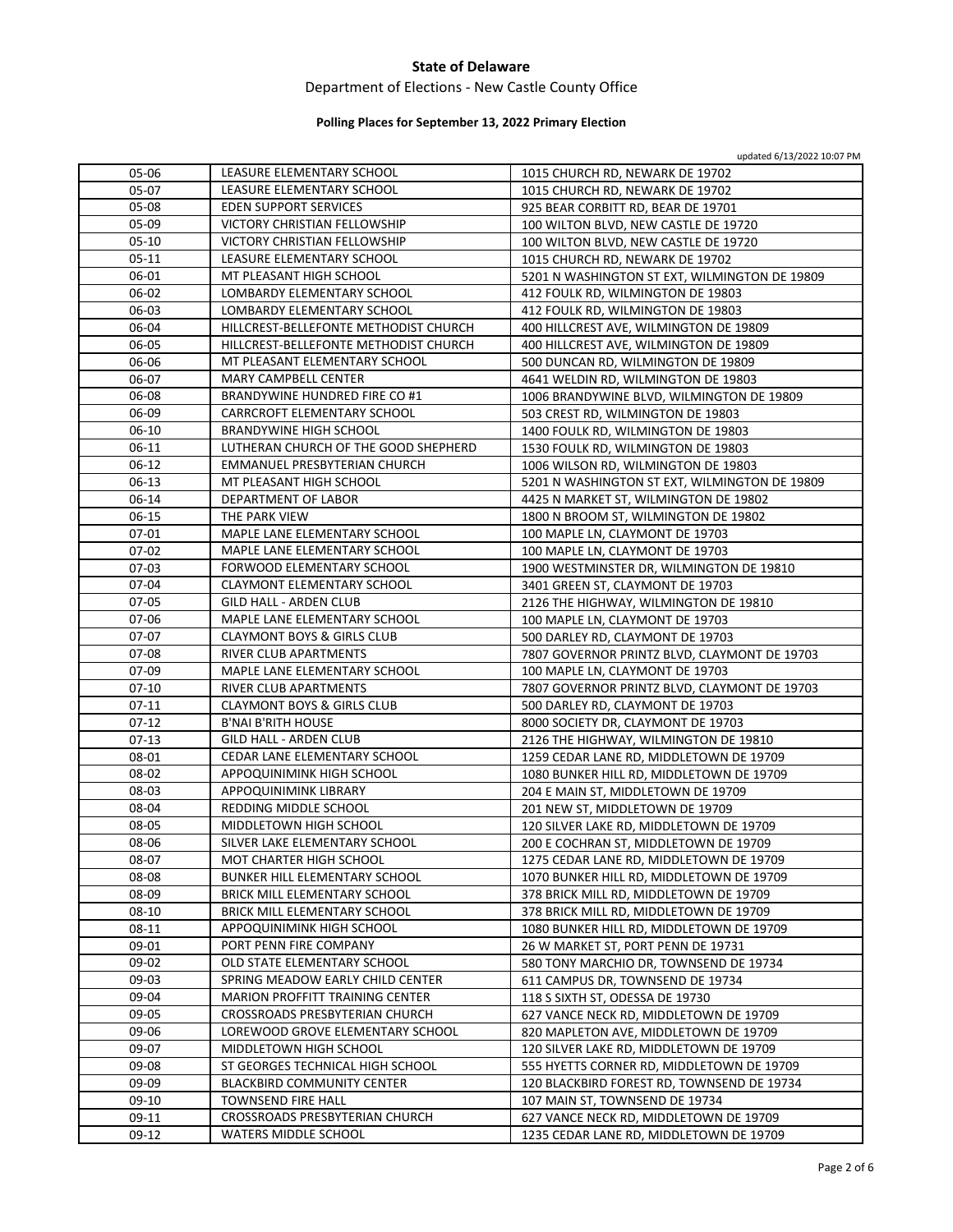### Department of Elections ‐ New Castle County Office

#### **Polling Places for September 13, 2022 Primary Election**

| 09-13          | ST GEORGES TECHNICAL HIGH SCHOOL                             | 555 HYETTS CORNER RD, MIDDLETOWN DE 19709                                      |
|----------------|--------------------------------------------------------------|--------------------------------------------------------------------------------|
| 10-01          | <b>CONCORD HIGH SCHOOL</b>                                   | 2501 EBRIGHT RD, WILMINGTON DE 19810                                           |
| 10-02          | <b>SHIPLEY MANOR</b>                                         | 2723 SHIPLEY RD, WILMINGTON DE 19810                                           |
| 10-03          | LANCASHIRE ELEMENTARY SCHOOL                                 | 2000 NAAMANS RD, WILMINGTON DE 19810                                           |
| 10-04          | <b>TALLEY MIDDLE SCHOOL</b>                                  | 1110 CYPRESS RD, WILMINGTON DE 19810                                           |
| 10-05          | HANBY ELEMENTARY SCHOOL                                      | 2523 BERWYN RD, WILMINGTON DE 19810                                            |
| 10-06          | CONCORD HIGH SCHOOL                                          | 2501 EBRIGHT RD, WILMINGTON DE 19810                                           |
| 10-07          | HANBY ELEMENTARY SCHOOL                                      | 2523 BERWYN RD, WILMINGTON DE 19810                                            |
| 10-08          | BRANDYWINE TOWN CTR COMMUNITY CTR                            | 4050 BRANDYWINE PKWY, WILMINGTON DE 19803                                      |
| 10-09          | LANCASHIRE ELEMENTARY SCHOOL                                 | 2000 NAAMANS RD, WILMINGTON DE 19810                                           |
| 10-10          | FORWOOD ELEMENTARY SCHOOL                                    | 1900 WESTMINSTER DR, WILMINGTON DE 19810                                       |
| $10 - 11$      | FORWOOD ELEMENTARY SCHOOL                                    | 1900 WESTMINSTER DR, WILMINGTON DE 19810                                       |
| $10 - 12$      | TALLEY MIDDLE SCHOOL                                         | 1110 CYPRESS RD, WILMINGTON DE 19810                                           |
| 11-01          | TOWNSEND ELEMENTARY SCHOOL                                   | 126 MAIN ST, TOWNSEND DE 19734                                                 |
| 11-02          | TOWNSEND ELEMENTARY SCHOOL                                   | 126 MAIN ST, TOWNSEND DE 19734                                                 |
| 11-03          | IMMANUEL UNITED METHODIST CHURCH                             | 209 MAIN ST, TOWNSEND DE 19734                                                 |
| 11-04          | <b>BLACKBIRD COMMUNITY CENTER</b>                            | 120 BLACKBIRD FOREST RD, TOWNSEND DE 19734                                     |
| 12-01          | CONCORD PRESBYTERIAN CHURCH                                  | 1800 FAIRFAX BLVD, WILMINGTON DE 19803                                         |
| 12-02          | ALDERSGATE METHODIST CHURCH                                  | 2313 CONCORD PIKE, WILMINGTON DE 19803                                         |
| 12-03          | SPRINGER MIDDLE SCHOOL                                       | 2220 SHIPLEY RD, WILMINGTON, DE 19803                                          |
| 12-04          | <b>TATNALL SCHOOL</b>                                        | 1501 BARLEY MILL RD, WILMINGTON DE 19807                                       |
| 12-05          | FIRST UNITARIAN CHURCH                                       | 730 HALSTEAD RD, WILMINGTON DE 19803                                           |
| 12-06          | LOWER BRANDYWINE PRESBYTERIAN CHURCH                         | 101 OLD KENNETT RD, WILMINGTON DE 19807                                        |
| 12-07          | <b>TATNALL SCHOOL</b>                                        | 1501 BARLEY MILL RD, WILMINGTON DE 19807                                       |
| 12-08          | IMMANUEL CHURCH HIGHLANDS                                    | 2400 W 17TH ST, WILMINGTON DE 19807                                            |
| 12-09          | A I DUPONT HIGH SCHOOL                                       | 50 HILLSIDE RD, WILMINGTON DE 19807                                            |
| 12-10          | H B DUPONT MIDDLE SCHOOL                                     | 735 MEETING HOUSE RD, HOCKESSIN DE 19707                                       |
| 12-11          | LOWER BRANDYWINE PRESBYTERIAN CHURCH                         | 101 OLD KENNETT RD, WILMINGTON DE 19807                                        |
| 12-12          | IMMANUEL CHURCH HIGHLANDS                                    | 2400 W 17TH ST, WILMINGTON DE 19807                                            |
| $12 - 13$      | <b>TATNALL SCHOOL</b>                                        | 1501 BARLEY MILL RD, WILMINGTON DE 19807                                       |
| $12 - 14$      | MT LEBANON METHODIST CHURCH                                  | 850 MT LEBANON RD, WILMINGTON DE 19803                                         |
| 12-15          | DELAWARE ART MUSEUM                                          | 2301 KENTMERE PKWY, WILMINGTON DE 19806                                        |
| 12-16          | IMMANUEL CHURCH HIGHLANDS                                    | 2400 W 17TH ST, WILMINGTON DE 19807                                            |
| $12 - 17$      | HIGHLANDS ELEMENTARY SCHOOL                                  | 2100 GILPIN AVE, WILMINGTON DE 19806                                           |
| 13-01          | <b>BALTZ ELEMENTARY SCHOOL</b><br>MARBROOK ELEMENTARY SCHOOL | 1500 SPRUCE AVE, WILMINGTON DE 19805                                           |
| 13-02          |                                                              | 2101 CENTERVILLE RD, WILMINGTON DE 19808                                       |
| 13-03          | DOUGLASS SCHOOL<br>CONRAD SCHOOLS OF SCIENCE                 | 1800 PROSPECT RD, WILMINGTON DE 19805                                          |
| 13-04          | RICHARDSON PARK METHODIST CHURCH                             | 201 JACKSON AVE, WILMINGTON DE 19804                                           |
| 13-05<br>13-06 | PENIEL UNITED METHODIST CHURCH                               | 11 N MARYLAND AVE, WILMINGTON DE 19804<br>115 E MARKET ST, WILMINGTON DE 19804 |
| 13-07          | CAB CALLOWAY SCHOOL OF ARTS                                  |                                                                                |
| 13-08          | ELSMERE FIRE HALL                                            | 100 N DUPONT RD, WILMINGTON DE 19807<br>1107 KIRKWOOD HWY, WILMINGTON DE 19805 |
| 13-09          | <b>ELSMERE TOWN HALL</b>                                     | 11 POPLAR AVE, WILMINGTON DE 19805                                             |
| $13 - 10$      | <b>ELSMERE TOWN HALL</b>                                     | 11 POPLAR AVE, WILMINGTON DE 19805                                             |
| $13 - 11$      | DOUGLASS SCHOOL                                              | 1800 PROSPECT RD, WILMINGTON DE 19805                                          |
| 13-12          | DOUGLASS SCHOOL                                              | 1800 PROSPECT RD, WILMINGTON DE 19805                                          |
| $13 - 13$      | BALTZ ELEMENTARY SCHOOL                                      | 1500 SPRUCE AVE, WILMINGTON DE 19805                                           |
| $13 - 14$      | ST CATHERINE OF SIENA CHURCH                                 | 2501 CENTERVILLE RD, WILMINGTON DE 19808                                       |
| $13 - 15$      | <b>DOUGLASS SCHOOL</b>                                       | 1800 PROSPECT RD, WILMINGTON DE 19805                                          |
| 15-01          | SOUTHERN ELEMENTARY SCHOOL                                   | 795 COX NECK RD, NEW CASTLE DE 19720                                           |
| 15-02          | WILBUR ELEMENTARY SCHOOL                                     | 4050 WRANGLE HILL RD, BEAR DE 19701                                            |
| 15-03          | WILBUR ELEMENTARY SCHOOL                                     | 4050 WRANGLE HILL RD, BEAR DE 19701                                            |
| 15-04          | RED LION UNITED METHODIST CHURCH                             | 1545 CHURCH RD, BEAR DE 19701                                                  |
| 15-05          | RED LION UNITED METHODIST CHURCH                             | 1545 CHURCH RD, BEAR DE 19701                                                  |
| 15-06          | KEENE ELEMENTARY SCHOOL                                      | 200 CPL STEPHEN J BALLARD WAY, NEWARK DE 19702                                 |
| 15-07          | WILBUR ELEMENTARY SCHOOL                                     | 4050 WRANGLE HILL RD, BEAR DE 19701                                            |
| 15-08          | LEASURE ELEMENTARY SCHOOL                                    | 1015 CHURCH RD, NEWARK DE 19702                                                |

Ξ

 $\mathbb{R}$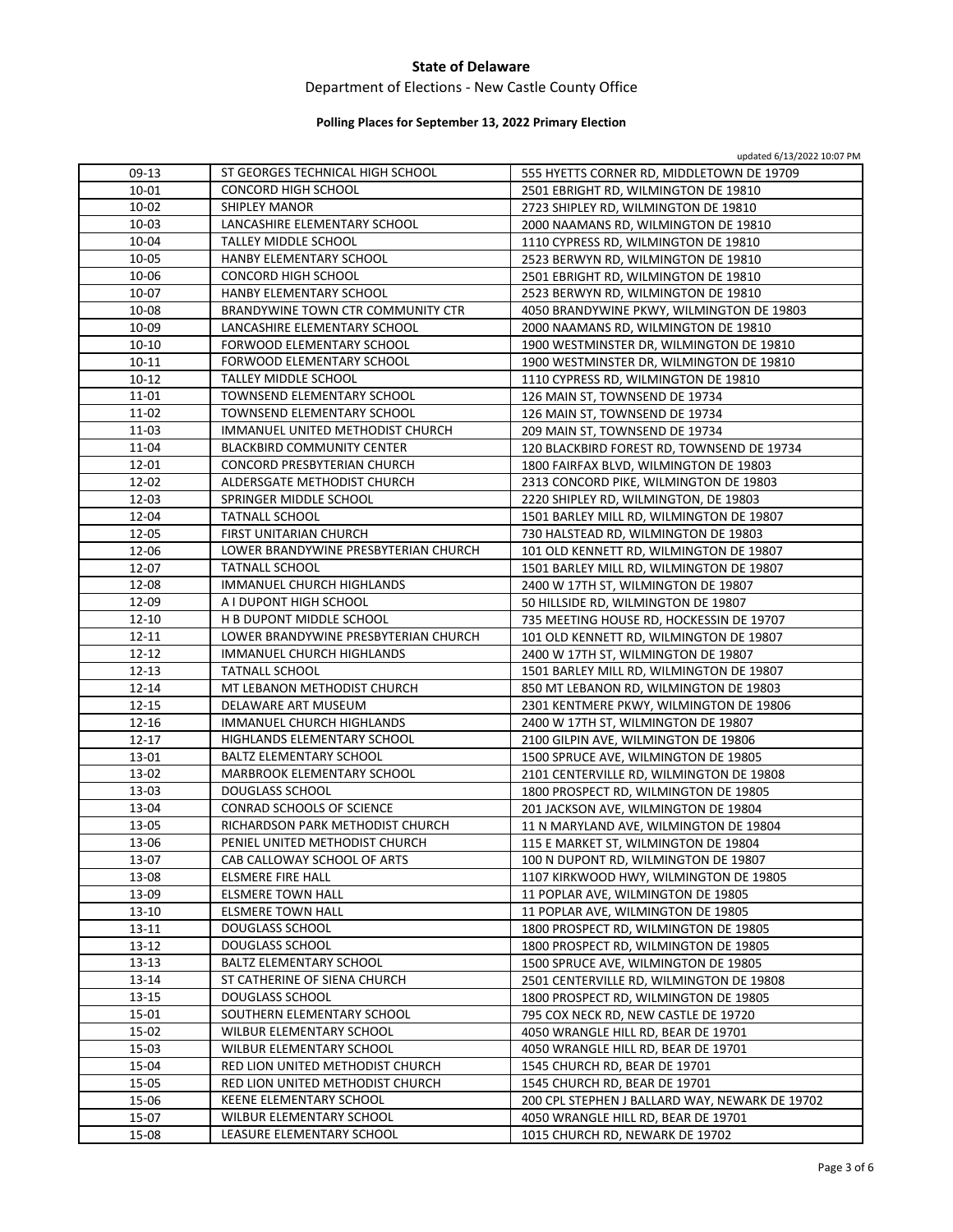### Department of Elections ‐ New Castle County Office

# **Polling Places for September 13, 2022 Primary Election**

| 15-09     | <b>GOOD SHEPHERD BAPTIST CHURCH</b>  | 2274 PORTER RD, BEAR DE 19701                |
|-----------|--------------------------------------|----------------------------------------------|
| 15-10     | <b>OBERLE ELEMENTARY SCHOOL</b>      | 500 CALEDONIA WAY, BEAR DE 19701             |
| 15-11     | OBERLE ELEMENTARY SCHOOL             | 500 CALEDONIA WAY, BEAR DE 19701             |
| 16-01     | EISENBERG ELEMENTARY SCHOOL          | 27 LANDERS LN, NEW CASTLE DE 19720           |
| 16-02     | RTE 9 LIBRARY & INNOVATION CENTER    | 3022 NEW CASTLE AVE, NEW CASTLE DE 19720     |
| $16-03$   | DE LA WARR COMMUNITY CENTER          | 500 ROGERS RD, NEW CASTLE DE 19720           |
| 16-04     | MINQUADALE FIRE COMPANY              | 129 E HAZELDELL AVE, NEW CASTLE DE 19720     |
| 16-05     | MCCULLOUGH MIDDLE SCHOOL             | 20 CHASE AVE, NEW CASTLE DE 19720            |
| 16-06     | NEIGHBORHOOD HOUSE                   | 1218 B ST, WILMINGTON DE 19801               |
| 16-07     | CASTLE HILLS ELEMENTARY SCHOOL       | 502 MOORES LN, NEW CASTLE DE 19720           |
| 16-08     | CASTLE HILLS ELEMENTARY SCHOOL       | 502 MOORES LN, NEW CASTLE DE 19720           |
| 16-09     | NEW CASTLE SENIOR CENTER             | 400 SOUTH ST, NEW CASTLE DE 19720            |
| 16-10     | WILLIAM PENN HIGH SCHOOL             | 713 E BASIN RD, NEW CASTLE DE 19720          |
| $16 - 11$ | NEW CASTLE UNITED METHODIST CHURCH   | 510 DELAWARE ST, NEW CASTLE DE 19720         |
| 16-12     | NEW CASTLE UNITED METHODIST CHURCH   | 510 DELAWARE ST, NEW CASTLE DE 19720         |
| 16-13     | MINQUADALE FIRE COMPANY              | 129 E HAZELDELL AVE, NEW CASTLE DE 19720     |
| 17-01     | SOUTHERN ELEMENTARY SCHOOL           | 795 COX NECK RD, NEW CASTLE DE 19720         |
| 17-02     | BUENA VISTA CONFERENCE CENTER        | 661 S DUPONT HWY, NEW CASTLE DE 19720        |
| 17-03     | NUR SHRINERS (NUR TEMPLE)            | 198 S DUPONT HWY, NEW CASTLE DE 19720        |
| 17-04     | NEW CASTLE SENIOR CENTER             | 400 SOUTH ST, NEW CASTLE DE 19720            |
| 17-05     | READ MIDDLE SCHOOL                   | 314 E BASIN RD, NEW CASTLE DE 19720          |
| 17-06     | DE TECH & COMM COLLEGE-STANTON       | 400 STANTON CHRISTIANA RD, NEWARK DE 19713   |
| 17-07     | <b>HOWARD WESTON SENIOR CENTER</b>   | 1 BASSETT AVE, NEW CASTLE DE 19720           |
| 17-08     | WILLIAM PENN HIGH SCHOOL             | 713 E BASIN RD, NEW CASTLE DE 19720          |
| 17-09     | WILMINGTON MANOR ELEMENTARY SCHOOL   | 200 E ROOSEVELT AVE, NEW CASTLE DE 19720     |
| $17 - 10$ | HOWARD WESTON SENIOR CENTER          | 1 BASSETT AVE, NEW CASTLE DE 19720           |
| 17-11     | <b>CONNER BUILDING</b>               | 187A OLD CHURCHMANS RD, NEW CASTLE DE 19720  |
| 17-12     | PLEASANTVILLE ELEMENTARY SCHOOL      | 16 PLEASANT PL, NEW CASTLE DE 19720          |
| 17-13     | PLEASANTVILLE ELEMENTARY SCHOOL      | 16 PLEASANT PL, NEW CASTLE DE 19720          |
| $17 - 14$ | PENIEL UNITED METHODIST CHURCH       | 115 E MARKET ST, WILMINGTON DE 19804         |
| 18-01     | <b>GALLAHER ELEMENTARY SCHOOL</b>    | 800 N BROWNLEAF RD, NEWARK DE 19713          |
| 18-02     | DE TECH & COMM COLLEGE-STANTON       | 400 STANTON CHRISTIANA RD, NEWARK DE 19713   |
| 18-03     | <b>BEAR LIBRARY</b>                  | 101 GOVERNORS PL, BEAR DE 19701              |
| 18-04     | UNION UNITED METHODIST CHURCH        | 345 SCHOOL BELL RD, BEAR DE 19701            |
| 18-05     | FOREST OAK ELEMENTARY SCHOOL         | 55 S MEADOWOOD DR, NEWARK DE 19711           |
| 18-06     | DEL DOT CANAL DISTRICT               | 250 BEAR CHRISTIANA RD, BEAR DE 19701        |
| 18-07     | <b>GALLAHER ELEMENTARY SCHOOL</b>    | 800 N BROWNLEAF RD, NEWARK DE 19713          |
| 18-08     | DEL DOT CANAL DISTRICT               | 250 BEAR CHRISTIANA RD, BEAR DE 19701        |
| 18-09     | UNION UNITED METHODIST CHURCH        | 345 SCHOOL BELL RD, BEAR DE 19701            |
| 19-01     | DELCASTLE TECHNICAL HIGH SCHOOL      | 1417 NEWPORT RD, WILMINGTON DE 19804         |
| 19-02     | PENIEL UNITED METHODIST CHURCH       | 115 E MARKET ST, WILMINGTON DE 19804         |
| 19-03     | <b>BRANDYWINE SPRINGS SCHOOL</b>     | 2916 DUNCAN RD, WILMINGTON DE 19808          |
| 19-04     | DELAWARE STATE UNIVERSITY-WILMINGTON | 3931 KIRKWOOD HWY, WILMINGTON DE 19808       |
| 19-05     | ST JAMES CHURCH PARISH HOUSE         | 2106 ST JAMES CHURCH RD, WILMINGTON DE 19808 |
| 19-06     | ST MARKS UNITED METHODIST CHURCH     | 1700 LIMESTONE RD, WILMINGTON DE 19804       |
| 19-07     | STANTON MIDDLE SCHOOL                | 1800 LIMESTONE RD, WILMINGTON DE 19804       |
| 19-08     | MILL CREEK FIRE COMPANY              | 3900 KIRKWOOD HWY, WILMINGTON DE 19808       |
| 19-09     | MARBROOK ELEMENTARY SCHOOL           | 2101 CENTERVILLE RD, WILMINGTON DE 19808     |
| 19-10     | STANTON MIDDLE SCHOOL                | 1800 LIMESTONE RD, WILMINGTON DE 19804       |
| 19-11     | ST JAMES CHURCH PARISH HOUSE         | 2106 ST JAMES CHURCH RD, WILMINGTON DE 19808 |
| 19-12     | DELCASTLE TECHNICAL HIGH SCHOOL      | 1417 NEWPORT RD, WILMINGTON DE 19804         |
| 19-13     | ST CATHERINE OF SIENA CHURCH         | 2501 CENTERVILLE RD, WILMINGTON DE 19808     |
| 21-01     | LINDEN HILL ELEMENTARY SCHOOL        | 3415 SKYLINE DR, WILMINGTON DE 19808         |
| 21-02     | FOREST OAK ELEMENTARY SCHOOL         | 55 S MEADOWOOD DR, NEWARK DE 19711           |
| 21-03     | DICKINSON HIGH SCHOOL                | 1801 MILLTOWN RD, WILMINGTON DE 19808        |
| 21-04     | WILSON ELEMENTARY SCHOOL             | 14 FORGE RD, NEWARK DE 19711                 |
| 21-05     | SKYLINE MIDDLE SCHOOL                | 2900 SKYLINE DR, WILMINGTON DE 19808         |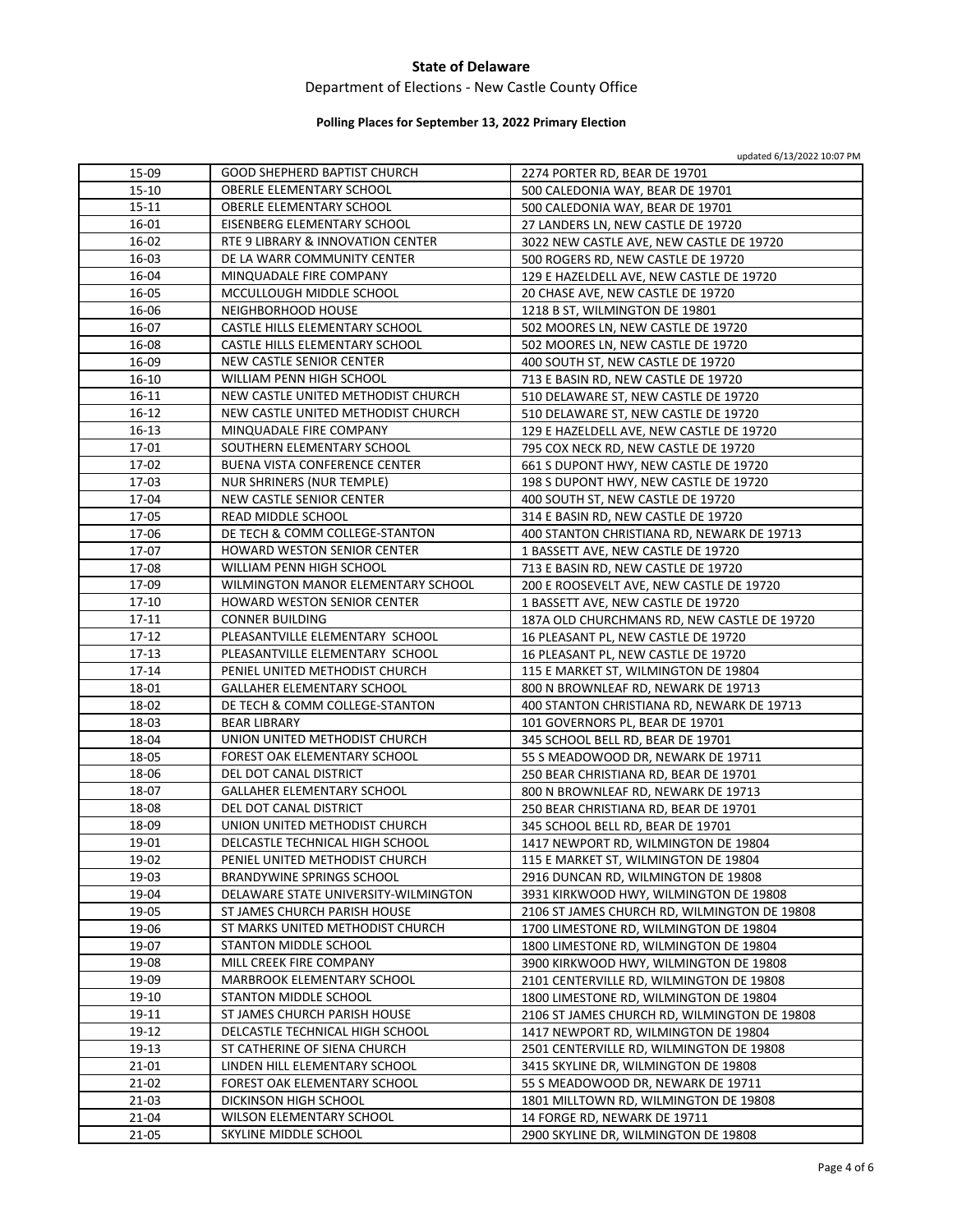### Department of Elections ‐ New Castle County Office

# **Polling Places for September 13, 2022 Primary Election**

| 21-06     | SKYLINE MIDDLE SCHOOL                 | 2900 SKYLINE DR, WILMINGTON DE 19808         |
|-----------|---------------------------------------|----------------------------------------------|
| 21-07     | WILSON ELEMENTARY SCHOOL              | 14 FORGE RD, NEWARK DE 19711                 |
| 21-08     | WILSON ELEMENTARY SCHOOL              | 14 FORGE RD, NEWARK DE 19711                 |
| 21-09     | DICKINSON HIGH SCHOOL                 | 1801 MILLTOWN RD, WILMINGTON DE 19808        |
| $21 - 10$ | LIMESTONE PRESBYTERIAN CHURCH         | 3201 LIMESTONE RD, WILMINGTON DE 19808       |
| $21 - 11$ | SHUE-MEDILL MIDDLE SCHOOL             | 1500 CAPITOL TRL, NEWARK DE 19711            |
| $21 - 12$ | EBENEZER METHODIST CHURCH             | 525 POLLY DRUMMOND HILL RD, NEWARK DE 19711  |
| $21 - 13$ | LINDEN HILL ELEMENTARY SCHOOL         | 3415 SKYLINE DR, WILMINGTON DE 19808         |
| $21 - 14$ | DICKINSON HIGH SCHOOL                 | 1801 MILLTOWN RD, WILMINGTON DE 19808        |
| 21-15     | ST JAMES CHURCH PARISH HOUSE          | 2106 ST JAMES CHURCH RD, WILMINGTON DE 19808 |
| $22 - 01$ | NORTH STAR ELEMENTARY SCHOOL          | 1340 LITTLE BALTIMORE RD, HOCKESSIN DE 19707 |
| $22 - 02$ | HOCKESSIN FIRE COMPANY                | 1225 OLD LANCASTER PIKE, HOCKESSIN DE 19707  |
| $22 - 03$ | <b>HOCKESSIN LIBRARY</b>              | 1023 VALLEY RD, HOCKESSIN DE 19707           |
| 22-04     | <b>HOCKESSIN LIBRARY</b>              | 1023 VALLEY RD, HOCKESSIN DE 19707           |
| 22-05     | NORTH STAR ELEMENTARY SCHOOL          | 1340 LITTLE BALTIMORE RD, HOCKESSIN DE 19707 |
| 22-06     | ST PHILIP'S LUTHERAN CHURCH           | 5320 LIMESTONE RD, WILMINGTON DE 19808       |
| 22-07     | ACTIVITY CENTER AT HOCKESSIN PAL      | 7259 LANCASTER PIKE, HOCKESSIN DE 19707      |
| 22-08     | <b>COOKE ELEMENTARY SCHOOL</b>        | 2025 GRAVES RD, HOCKESSIN DE 19707           |
| 22-09     | <b>COOKE ELEMENTARY SCHOOL</b>        | 2025 GRAVES RD, HOCKESSIN DE 19707           |
| $22 - 10$ | ST PHILIP'S LUTHERAN CHURCH           | 5320 LIMESTONE RD, WILMINGTON DE 19808       |
| $22 - 11$ | MCKEAN HIGH SCHOOL                    | 301 MCKENNANS CHURCH RD, WILMINGTON DE 19808 |
| $22 - 12$ | ACTIVITY CENTER AT HOCKESSIN PAL      | 7259 LANCASTER PIKE, HOCKESSIN DE 19707      |
| $22 - 13$ | MCKEAN HIGH SCHOOL                    | 301 MCKENNANS CHURCH RD, WILMINGTON DE 19808 |
| 23-01     | <b>MAIN TOWERS</b>                    | 330 E MAIN ST, NEWARK DE 19711               |
| 23-02     | FIRST PRESBYTERIAN CHURCH             | 292 W MAIN ST, NEWARK DE 19711               |
| $23-03$   | DOWNES ELEMENTARY SCHOOL              | 220 CASHO MILL RD, NEWARK DE 19711           |
| 23-04     | DOWNES ELEMENTARY SCHOOL              | 220 CASHO MILL RD, NEWARK DE 19711           |
| 23-05     | WEST PARK PLACE ELEMENTARY SCHOOL     | 193 WEST PARK PL, NEWARK DE 19711            |
| 23-06     | MACLARY ELEMENTARY SCHOOL             | 300 ST REGIS DR, NEWARK DE 19711             |
| 23-07     | MACLARY ELEMENTARY SCHOOL             | 300 ST REGIS DR, NEWARK DE 19711             |
| 23-08     | <b>GEORGE WILSON COMMUNITY CENTER</b> | 303 NEW LONDON RD, NEWARK DE 19711           |
| 23-09     | MACLARY ELEMENTARY SCHOOL             | 300 ST REGIS DR, NEWARK DE 19711             |
| 23-10     | WEST PARK PLACE ELEMENTARY SCHOOL     | 193 WEST PARK PL, NEWARK DE 19711            |
| 23-11     | UNITARIAN UNIVERSALIST/MILLCREEK      | 579 POLLY DRUMMOND HILL RD, NEWARK DE 19711  |
| 23-12     | EBENEZER METHODIST CHURCH             | 525 POLLY DRUMMOND HILL RD, NEWARK DE 19711  |
| 24-01     | GAUGER-COBBS MIDDLE SCHOOL            | 50 GENDER RD, NEWARK DE 19713                |
| 24-02     | GAUGER-COBBS MIDDLE SCHOOL            | 50 GENDER RD, NEWARK DE 19713                |
| 24-03     | CHRISTIANA HIGH SCHOOL                | 190 SALEM CHURCH RD, NEWARK DE 19713         |
| 24-04     | <b>CHRISTIANA HIGH SCHOOL</b>         | 190 SALEM CHURCH RD, NEWARK DE 19713         |
| 24-05     | SHUE-MEDILL MIDDLE SCHOOL             | 1500 CAPITOL TRL, NEWARK DE 19711            |
| 24-06     | NEWARK HIGH SCHOOL                    | 750 E DELAWARE AVE, NEWARK DE 19711          |
| 24-07     | KIRK MIDDLE SCHOOL                    | 140 BRENNEN DR, NEWARK DE 19713              |
| 24-08     | KIRK MIDDLE SCHOOL                    | 140 BRENNEN DR, NEWARK DE 19713              |
| 24-09     | <b>BROOKSIDE ELEMENTARY SCHOOL</b>    | 800 MARROWS RD, NEWARK DE 19713              |
| 24-10     | BROOKSIDE ELEMENTARY SCHOOL           | 800 MARROWS RD, NEWARK DE 19713              |
| 24-11     | NEWARK HIGH SCHOOL                    | 750 E DELAWARE AVE, NEWARK DE 19711          |
| 24-12     | <b>NEWARK HIGH SCHOOL</b>             | 750 E DELAWARE AVE, NEWARK DE 19711          |
| 25-01     | WEST PARK PLACE ELEMENTARY SCHOOL     | 193 WEST PARK PL, NEWARK DE 19711            |
| 25-02     | MCVEY ELEMENTARY SCHOOL               | 908 JANICE DR, NEWARK DE 19713               |
| $25-03$   | WEST PARK PLACE ELEMENTARY SCHOOL     | 193 WEST PARK PL, NEWARK DE 19711            |
| 25-04     | MCVEY ELEMENTARY SCHOOL               | 908 JANICE DR, NEWARK DE 19713               |
| 25-05     | LIGHTHOUSE BAPTIST CHURCH             | 1842 OTTS CHAPEL RD, NEWARK DE 19702         |
| 25-06     | BRADER ELEMENTARY SCHOOL              | 350 FOUR SEASONS PKY, NEWARK DE 19702        |
| 25-07     | MCVEY ELEMENTARY SCHOOL               | 908 JANICE DR, NEWARK DE 19713               |
| 25-08     | <b>GLASGOW HIGH SCHOOL</b>            | 1901 S COLLEGE AVE, NEWARK DE 19702          |
| 25-09     | LIGHTHOUSE BAPTIST CHURCH             | 1842 OTTS CHAPEL RD, NEWARK DE 19702         |
| 25-10     | BRADER ELEMENTARY SCHOOL              | 350 FOUR SEASONS PKY, NEWARK DE 19702        |